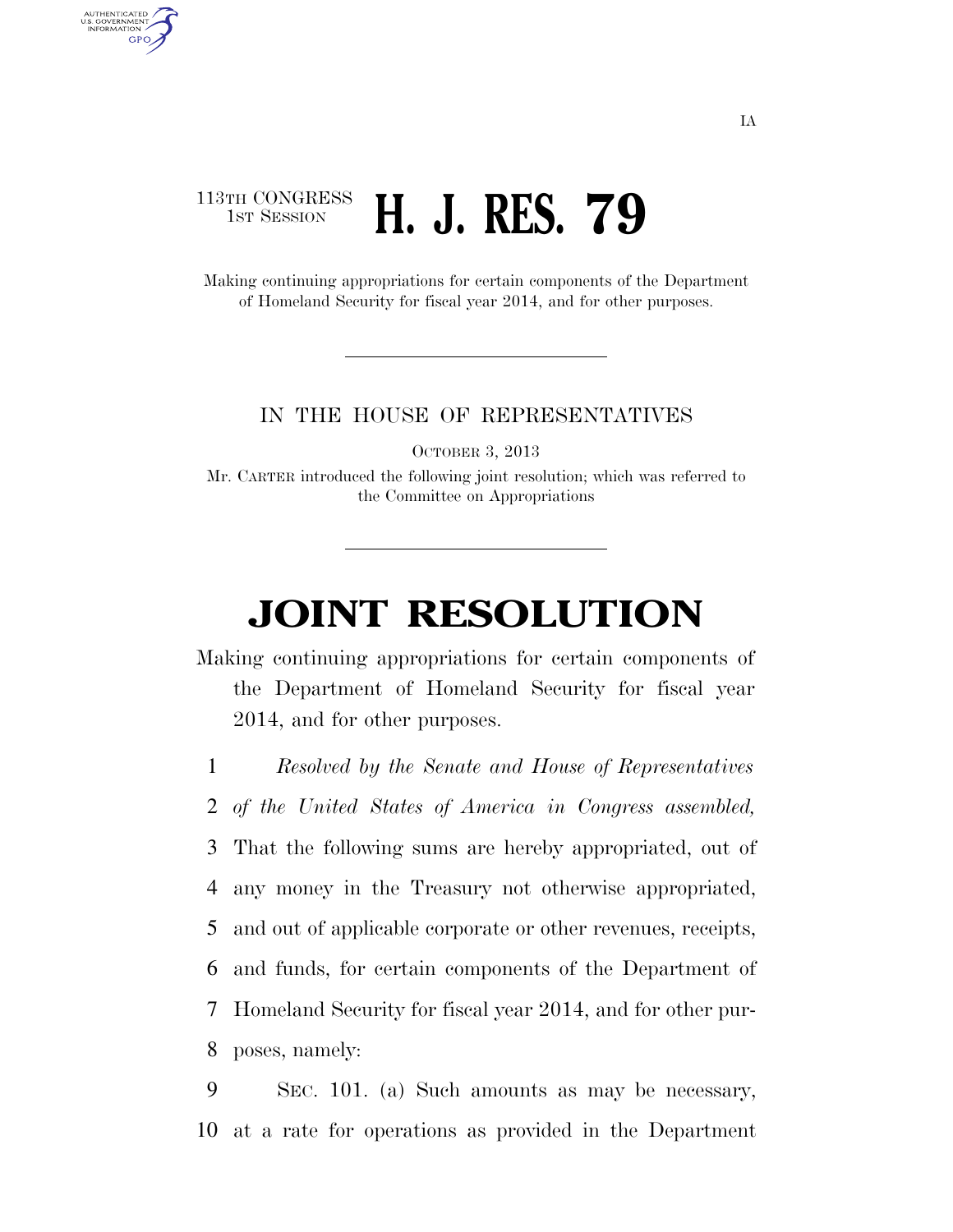of Homeland Security Appropriations Act, 2013 (division D of Public Law 113–6) and under the authority and con- ditions provided in such Act, for continuing projects or activities that are not otherwise specifically provided for in this joint resolution or in the Pay Our Military Act of September 30, 2013, that were conducted in fiscal year 2013, and for which appropriations, funds, or other au- thority were made available by the Department of Home- land Security Appropriations Act, 2013 (division D of Public Law 113–6) under the headings ''Security, En- forcement, and Investigations—U.S. Customs and Border Protection'', ''Security, Enforcement, and Investiga- tions—U.S. Immigration and Customs Enforcement'', ''Security, Enforcement, and Investigations—Coast Guard'', ''Protection, Preparedness, Response, and Recov- ery—National Protection and Programs Directorate—Of- fice of Biometric Identity Management'', and ''Research and Development, Training, and Services—United States Citizenship and Immigration Services''.

 (b) The rate for operations provided by subsection (a) for each account shall be calculated to reflect the full amount of any reduction required in fiscal year 2013 pur-suant to—

 (1) any provision of division G of the Consoli-dated and Further Continuing Appropriations Act,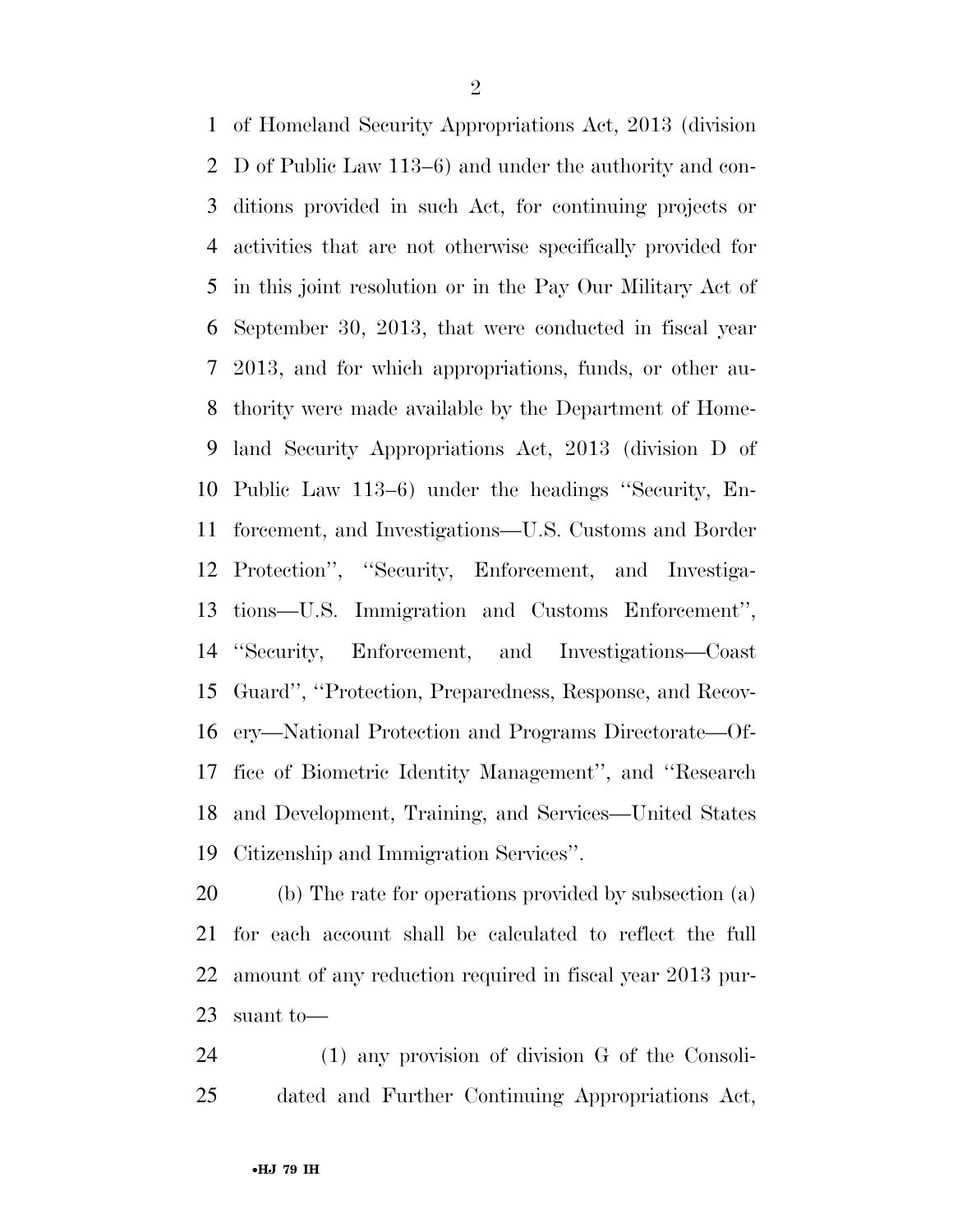2013 (Public Law 113–6), including section 3004; and

 (2) the Presidential sequestration order dated March 1, 2013, except as attributable to budget au- thority made available by the Disaster Relief Appro-priations Act, 2013 (Public Law 113–2).

 SEC. 102. Appropriations made by section 101 shall be available to the extent and in the manner that would be provided by the pertinent appropriations Act.

 SEC. 103. Unless otherwise provided for in this joint resolution or in the applicable appropriations Act for fiscal year 2014, appropriations and funds made available and authority granted pursuant to this joint resolution shall be available until whichever of the following first occurs: (1) the enactment into law of an appropriation for any project or activity provided for in this joint resolution; (2) the enactment into law of the applicable appropriations Act for fiscal year 2014 without any provision for such project or activity; or (3) December 15, 2013.

 SEC. 104. Expenditures made pursuant to this joint resolution shall be charged to the applicable appropriation, fund, or authorization whenever a bill in which such appli- cable appropriation, fund, or authorization is contained is enacted into law.